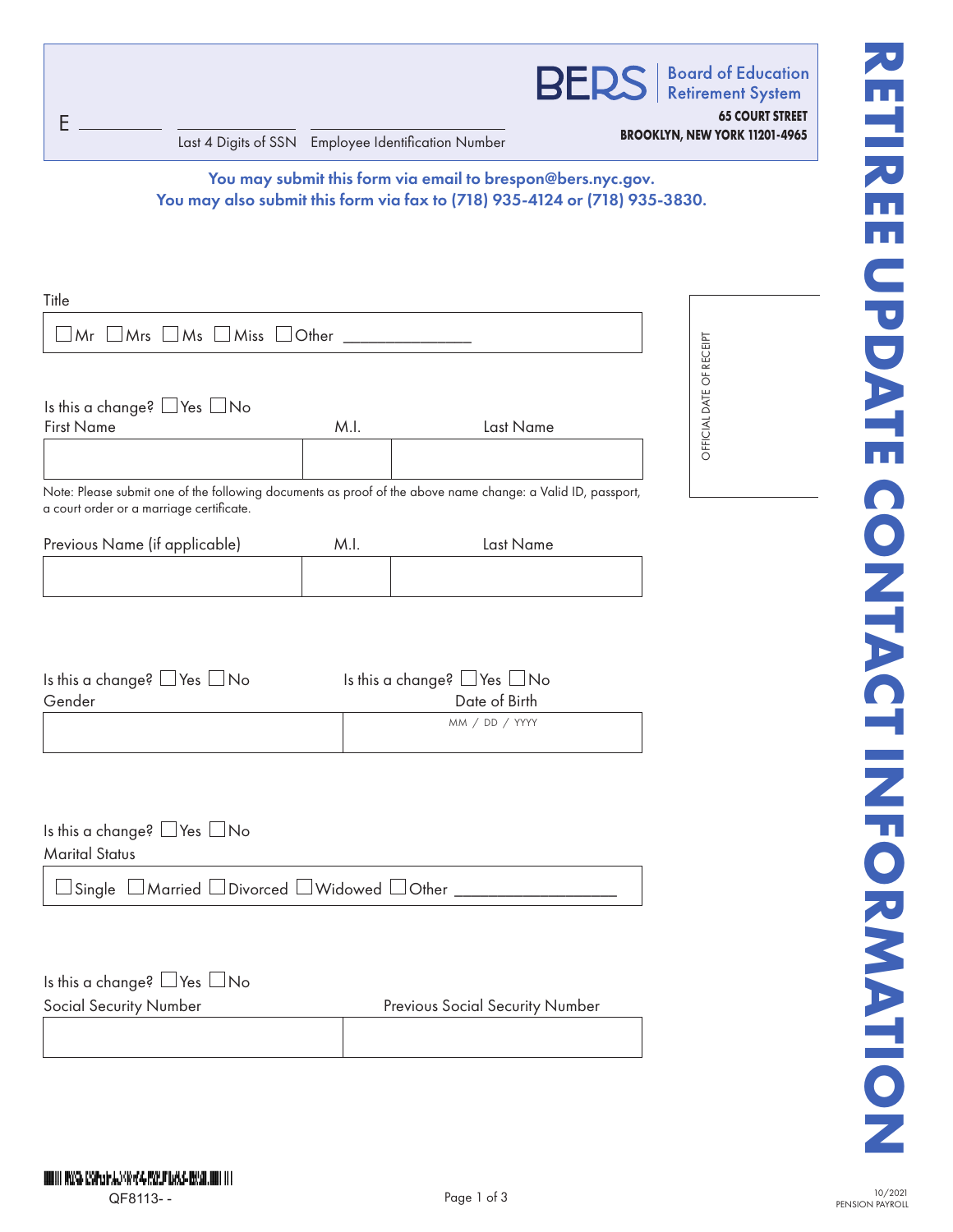G E



| Is this a change? $\Box$ Yes $\Box$ No    |       |          |
|-------------------------------------------|-------|----------|
| Home/Legal Address                        |       | Apt. No. |
|                                           |       |          |
| City                                      | State | Zip Code |
|                                           |       |          |
| Mailing Address (if different from above) |       | Apt. No. |
|                                           |       |          |
| City                                      | State | Zip Code |
|                                           |       |          |
|                                           |       |          |
| Previous Address                          |       | Apt. No. |
|                                           |       |          |
| City                                      | State | Zip Code |
|                                           |       |          |
|                                           |       |          |
|                                           |       |          |

| Primary Telephone Number                 | Secondary Telephone Number                |  |  |
|------------------------------------------|-------------------------------------------|--|--|
| Is this a Cell #<br>$\Box$ Yes $\Box$ No | Is this a Cell #<br>$\Box$ Yes $\Box$ No  |  |  |
| <b>REQUIRED</b> - Primary Email Address  | <b>REQUIRED</b> - Secondary Email Address |  |  |
|                                          |                                           |  |  |